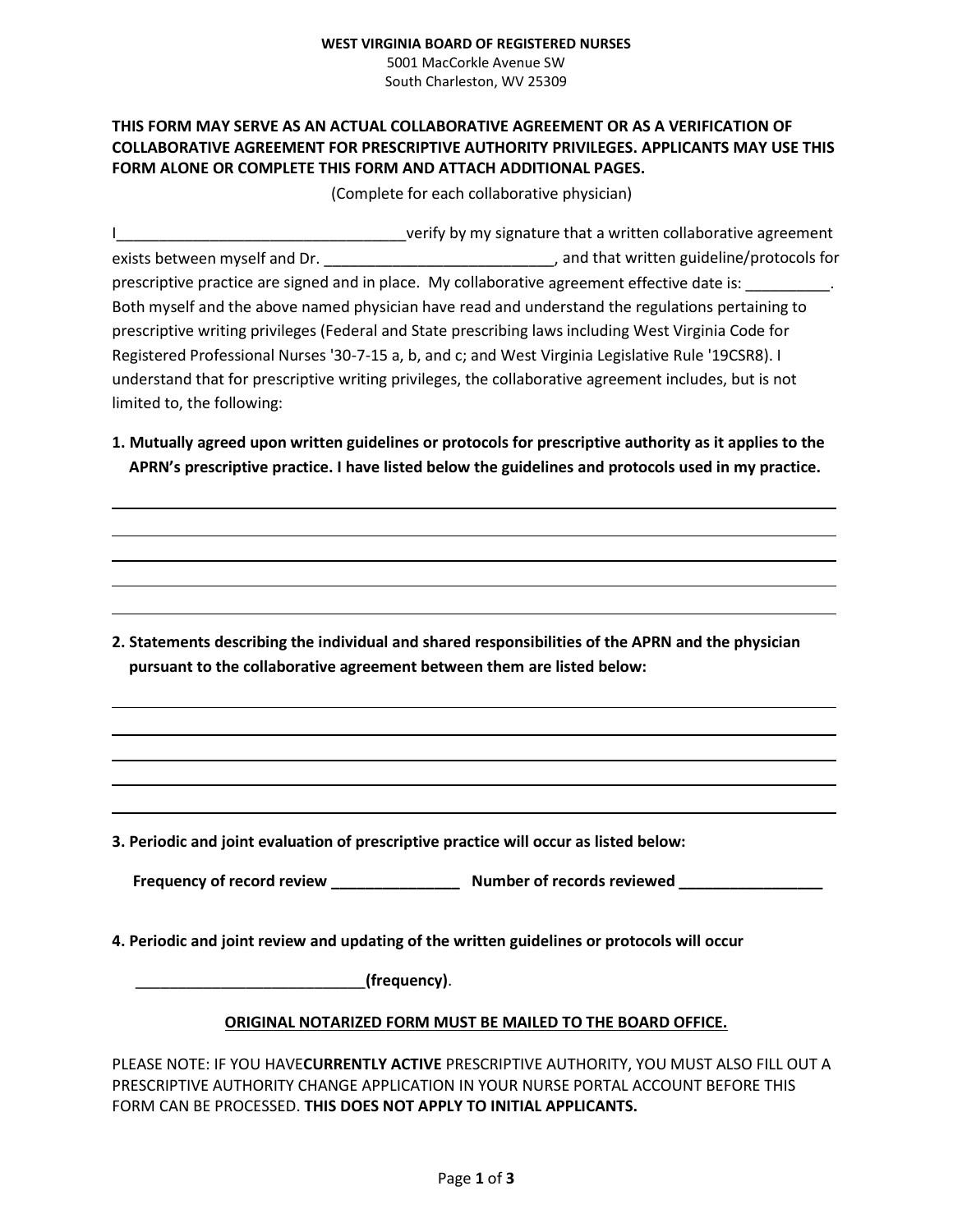#### **WEST VIRGINIA BOARD OF REGISTERED NURSES**

5001 MacCorkle Avenue SW South Charleston, WV 25309

This agreement shall only be in effect as long as the parties agree to perform the duties outlined herein and there is no change in status of the registered nursing license, the advanced practice license or the prescriptive authority privilege of the advanced practice registered nurse or the license of the collaborative physician. This agreement will no longer be in effect if any of the following changes in status occur:

- a. If the licensure status of either party changes due to discipline;
- b. If any licensure status of either party changes due to failure to renew or reinstate a license;
- c. If the licensure status of the advanced practice registered nurse changes due to failure to meet certification standards and notify the Board of such; or
- d. Any other action outlined in rule or statute that may affect licensure status.

I further understand that I must ensure that current information regarding collaborative agreement(s) is **on file at the Board office.** I understand that I **must have at least one current collaborative agreement verification on file** at the Board office at all times. When my collaborative agreement is no longer valid (i.e. dissolvement of agreement, agreement not renewed, termination of my employment), I understand that I am to notify the Board office **immediately**. I further understand that my prescribing privileges are for practice only in the state of West Virginia and that my prescribing practice may be audited/reviewed by the Board. I will practice according to Federal and State Law, the standards of practice in my specialty area, my education and documented competence.

Furthermore, I, the undersigned, being duly sworn, according to law, do depose and say that I am the person making this application; that the statements therein are true to the best of my knowledge and belief; that I have read and understand the Law and Rule pertaining to prescriptive authority; I understand that failure to comply with requirements for licensure, and that knowingly supplying false information on or with this verification is a violation of WV Code §30-7-1 et. seq. and subjects me to the full range of disciplinary action described therein.

|       | Practice Address: National Address: National Address: National Address: National Address: National Address: National Address: National Address: National Address: National Address: National Address: National Address: Nation |  |
|-------|--------------------------------------------------------------------------------------------------------------------------------------------------------------------------------------------------------------------------------|--|
|       |                                                                                                                                                                                                                                |  |
| PRINT | Name of Physician:___________________________________ □MD □DO License Number ______________                                                                                                                                    |  |
|       | <u> 1989 - Johann Stoff, amerikansk politiker (d. 1989)</u>                                                                                                                                                                    |  |
|       |                                                                                                                                                                                                                                |  |